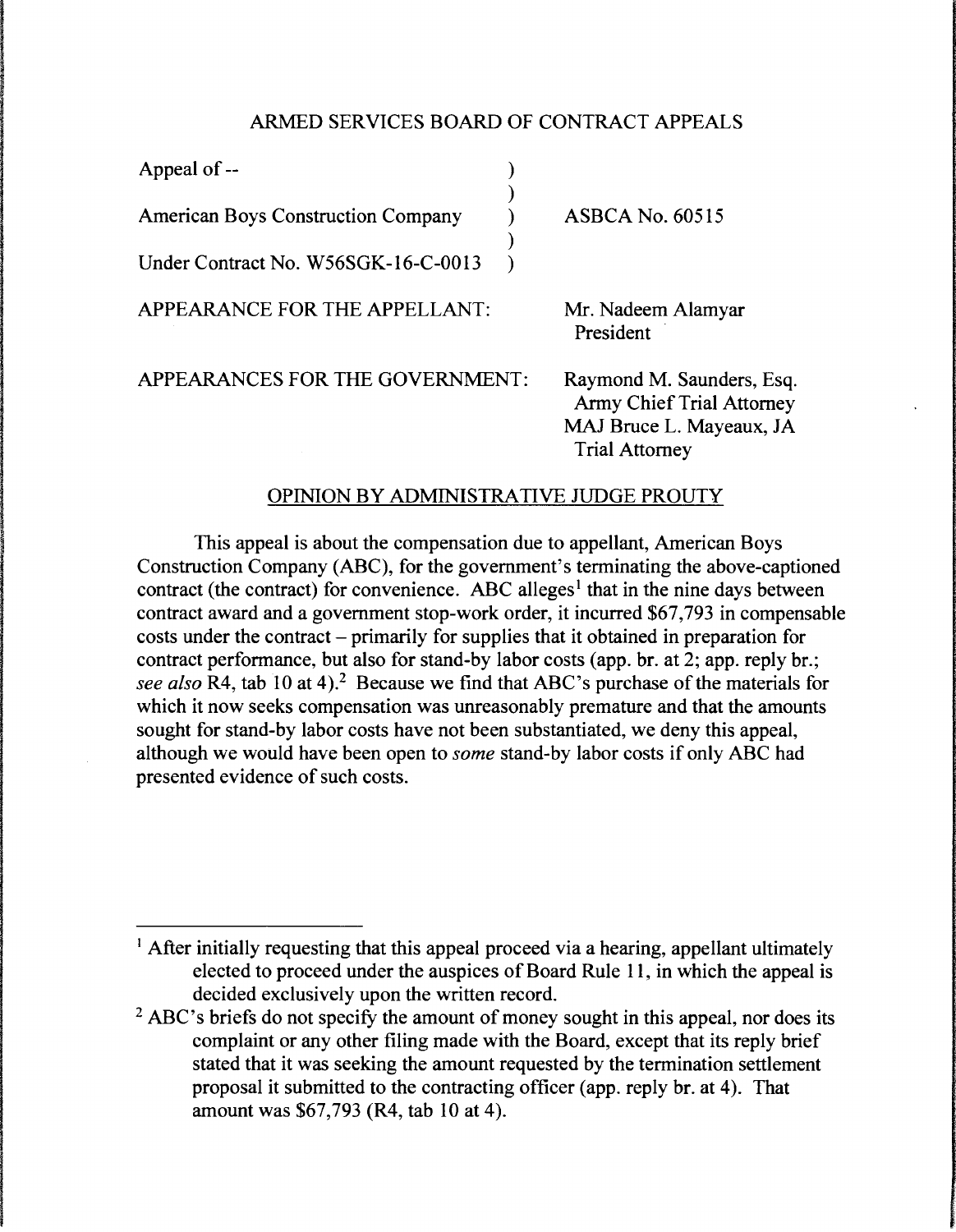## FINDINGS OF FACT

On 14 February 2016, the government's Regional Contracting Center- Capital in Kabul, Afghanistan (RCC), awarded the contract at issue in this appeal to ABC (R4, tab 1 at 1-2). This firm-fixed-price contract in the amount of  $$120,801$  ( $$113,301$  for the actual performance; \$7,500 (estimated) for Defense Base Act Insurance) was for the installation of a "sniper screen" at a base in Kabul *(id.* at 3). The contract's 60-day period of performance was set to begin on 28 February 2016 and conclude on 29 April 2016. ABC was required to commence work within 5 days of receiving the notice to proceed from the government. *(Id.* at 6)

On 17 February 2016, ABC's project manager, Mr. Walusimbi John, emailed Sergeant First Class (SFC) Brandon Cooper, the contracting specialist assigned to provide administrative support on the contract (app. supp. R4, tab 1 at  $2^3$ ). Mr. John said that he had "attached [a] list of suppliers for the project." SFC Cooper responded by informing Mr. John that he was looking forward to working with him again, but that the email included no attachment *(id.* at 3). The record does not indicate whether ABC responded with a re-sent attachment, and, given the email sent by ABC to SFC Cooper three days later (discussed below), we think it unlikely that it did.

On 18 February 2016, four days after contract award, the government held a preconstruction conference as provided for by the contract (see R4, tab 1 at 15 (contractual provision incorporating Federal Acquisition Regulation (FAR) 52.236-26, PRECONSTRUCTION CONFERENCE (FEB 1995) into the contract), tab 2 (signed memorandum detailing conference)). According to a memorandum describing the conference that was signed by both government and ABC representatives, among other matters discussed, ABC was informed of the contractual requirement to tender material submittals to the government on a specified form, the Air Force Form 3000 (R4, tab 2 at 2-3). Government representatives who attended this meeting included Major (MAJ) Joseph Cederstrom (the contracting officer (CO)), SFC Cooper, and First Lieutenant (lLT) David Morin (the CO's technical representative) (R4, tabs 14-16). SFC Cooper provided written testimony that, although he did not specifically recall the discussion held during this meeting, the standard practice at all such meetings he attended in Afghanistan was to follow the agenda set forth in the

 $3$  ABC submitted to the Board, on 14 February 2017, a number of documents to act as its supplement to the Rule 4 file. After the first page, entitled, "Supplement," the pages are sequentially numbered through page 6, followed by a two-page declaration by ABC's president, Mr. Nadeem Alamyar. There were no tabs delimiting any groups of the documents, but we will consider all of the documents up to the declaration to be in tab 1 of ABC's supplement to the Rule 4 file, with Mr. Alamyar's declaration to constitute tab 2 to ABC's supplement to the Rule 4 file.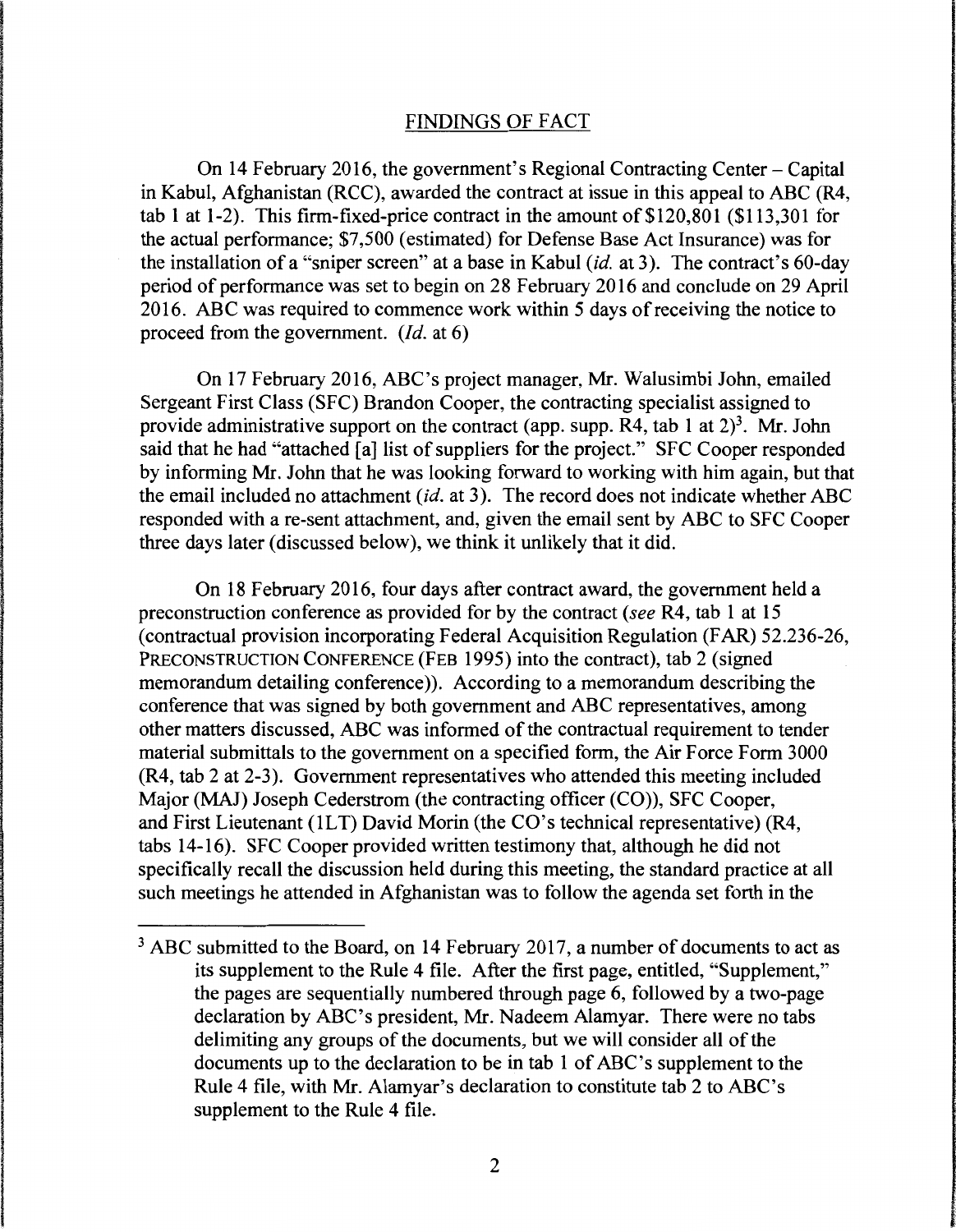memorandum discussed above. This included informing the contractor that it was not to begin work prior to a notice to proceed issued by the CO and that materials needed to be approved by the CO via the Air Force Form 3000 "prior to installation" (R4, tab 15 at 2).

At some point around the time of the preconstruction meeting, government contracting personnel were alerted to the possibility that ABC might be the subject of security concerns that would preclude it from being permitted access to the base where the sniper screen was to be installed. lLT Morin's testimony suggests that this knowledge came about just before this meeting *(see* R4, tab 16 at 3); SFC Cooper's testimony implies that those concerns arose just after that meeting (R4, tab 15 at 2-3 ). The exact timing of when contracting officials obtained this knowledge need not be resolved here.

Two days after the preconstruction meeting, on 20 February 2016, ABC's project manager, Mr. John, emailed the material submittals to SFC Cooper with an attached Air Force Form 3000. Mr. John copied MAJ Cederstrom and lLT Morin on the message. (R4, tab 3) MAJ Cederstrom, the CO, testified that he never approved ABC's submittals (R4, tab 14 at 4). SFC Cooper and lLT Morin also deny knowledge of any approval of the material submittals (R4, tab 15 at 3, tab 16 at 4-5).

ABC alleges, in Mr. Alamyar's declaration, that Mr. John spoke with lLT Morin on 14 February 2016 about the materials needed for the project and that, due to their scarcity, lLT Morin had given him the "green light" to purchase these materials at that time (R4, tab 12 at 3). We find that this allegation is, more likely than not, incorrect, and conclude that no such approval was ever given. Mr. Alamyar's declaration regarding Mr. John's discussions with lLT Morin is, of course, double hearsay. Although we do not have any rule preventing the consideration of hearsay, *see* Board Rule 1 l(d) (permitting the weight of the evidence to rest within the discretion of the Board), the further the written testimony strays from the first-hand knowledge of the declarant, the less persuasive it becomes. In contrast, lLT Morin specifically denied engaging in any such conversation in his declaration (R4, tab 16 at 4). This denial by lLT Morin is made particularly persuasive by its consistency with his usual practice of disclaiming his authority to make contractual decisions that were reserved for the CO. It is further buttressed by the evidence that, contrary to ABC's allegations, the materials needed for the job did not appear to be scarce *(id.* at 4-5).

In any event, shortly after the preconstruction meeting, the government's security concerns about ABC ripened, and, on 23 February 2016, SFC Cooper emailed a stop-work order to ABC on behalf of the CO (R4, tabs 5, 14 at 4, tab 15 at 3). The stop-work order directed ABC to suspend all work on the contract and to cease its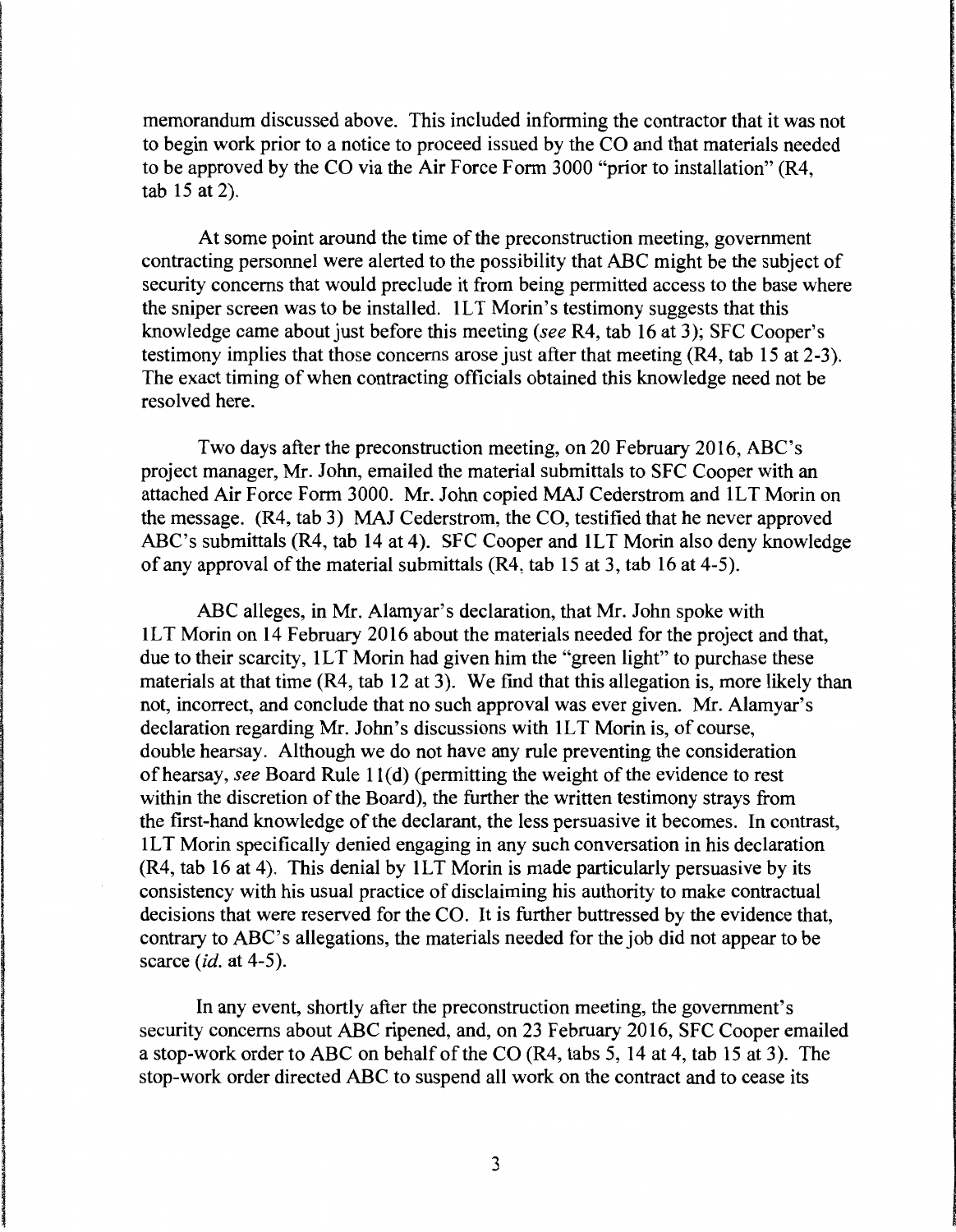efforts to obtain Defense Base Act insurance or any other materials needed for the performance of the contract (R4, tab 5).

ABC responded to the stop-work order by informing the government, in an email sent by Mr. John the same day, that it had already purchased the materials (R4, tab 8 at 1). As the email explained, "that was the reason [I] sent you the list of Suppliers [a] few days ago" (*id.*).<sup>4</sup>

On 25 February 2016, the installation commander, in fact, barred ABC employees from access to the New Kabul Compound (R4, tab 6). On 13 March 2016 MAJ Cederstrom, the CO, sent an email to ABC. He attached a letter dated 26 February 2016 that informed ABC that the contract had been terminated for the convenience of the government, effective 28 February 2016 (R4, tab 9). This termination for convenience letter stated that the termination was being effected pursuant to the terms of FAR clause 52.249-2, Alt I *(id. at 2)*<sup>5</sup>. The letter further directed ABC to submit a termination settlement proposal in accordance with FAR 52.249-2, Alt I(e) *(id.).* The letter elaborated about the contents of the settlement proposal, stating that, "Materials already purchased specifically for the performance of this contract, and any additional costs you can demonstrate stemming directly from this termination must be accompanied by supporting documentation to substantiate the costs you are requesting" (id. at 4).

On 21 March 2016, ABC submitted a timely termination settlement proposal to the CO (R4, tab 10). The proposal was short on narrative description, but requested a total of \$67,793 in compensation: \$55,893 for supplies; \$11,900 for labor costs "during stand by" (id. at 4). The proposal also included three pages of what appeared to be invoices for materials, written (apparently) in Pashto, but with numbers that summed to the \$55,893 sought for supplies *(id.* at 5-7). The proposal included no evidence of payment for the labor costs, but did specify that it could be broken down as \$3,500 for the project manager; \$2,000 for the construction manager; \$1,000 for each of the two "structure engineers"; \$1,000 each for two "fence engineers"; and \$300 for each of eight laborers (id. at 4).

On 25 March 2016, MAJ Cederstrom issued to ABC a "Settlement by Determination ... in accordance with [FAR] 49.109-7" (R4, tab 11 at 2). MAJ Cederstrom's determination was that no costs should be paid to ABC. In particular, he wrote that ABC "was aware that the Notice to Proceed was not issued

<sup>&</sup>lt;sup>4</sup> This explanation provides further support to our finding that the government never approved the purchase of the materials earlier. Had it done so, we would expect that Mr. John would have stated as much in this email.

*<sup>5</sup>*This clause, dated September 1996, governing the termination of firm-fixed-price contracts, is incorporated into the contract by reference (R4, tab 1 at 15).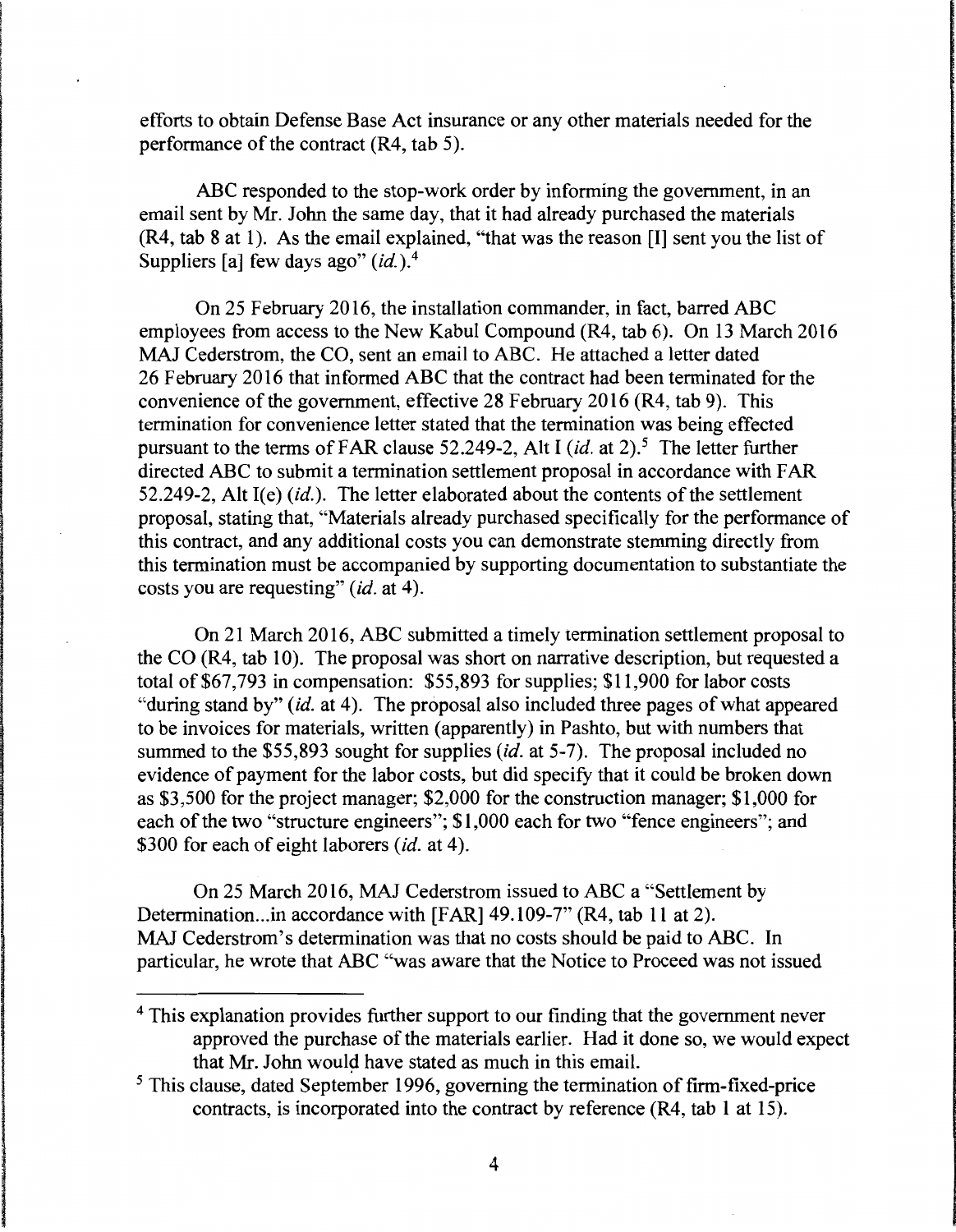on this contract [and the] contractor knew that it was prohibited from incurring any cost prior to the Notice to Proceed being issued." *(Id.)* 

The CO's Determination letter did not inform ABC of any appeal rights *(see* R4, tab 10), but the referenced FAR provision, 49.109-7, provides that such a determination is appealable in paragraph (f). On 28 March 2016, ABC submitted its timely appeal to this Board.

From the time of the contract termination to the present, ABC has not, apparently sold the materials to other suppliers (app. reply br. at 2-3).<sup>6</sup>

# DECISION

The "entitlement to compensation for costs in a termination for convenience is determined by those applicable clauses of the FAR that are incorporated into the contract at issue." *Rex Systems, Inc., ASBCA No.* 59624, 16-1 BCA ¶ 36,350 at 177 ,217. Relevant to the costs sought by ABC here, the applicable FAR clause in the contract, FAR 52.249-2, TERMINATION FOR CONVENIENCE OF THE GOVERNMENT (FIXED-PRICE), AL TERNA TE I (SEP 1996), provides in paragraph (g)( 1 )(i) for government payment to the terminated contractor for "the cost of this work" that was performed prior to contract termination. This comports with the generalized notion that fixed-price contracts terminated for convenience under FAR Part 49 (as this contract was) are "essentially converted into cost-reimbursement contracts." *Dellew Corp., ASBCA No.* 58538, 15-1 BCA  $\P$  35,975 at 175,783-84. The purpose of termination for convenience clauses is '"to make the contractor whole for the costs incurred in connection with the terminated work." *SWR, Inc.,* ASBCA No. 56708, 15-1BCA~35,832 at 175,223 (citations omitted). These termination costs, however, must be reasonable, *Pro-Built Construction Firm,* ASBCA No. 59278, 17-1BCA~36,774, and they must be proved by ABC. *Lisbon Contractors, Inc. v. United States,* 828 F.2d 759, 767 (Fed. Cir. 1987).

I. ABC's Materials Costs Would Not Have Been Incurred by a Reasonable Contractor

The CO advanced the argument, in his final decision, that costs incurred prior to the notice to proceed are not compensable (R4, tab 11 at 2). Perhaps recognizing this argument to be flawed (the government has identified no clause in the contract that precludes ABC from beginning preparatory work prior to receipt of the notice to proceed; *see also Pro-Built*, 17-1 BCA ¶ 36,774 (recovery of costs incurred prior to

<sup>&</sup>lt;sup>6</sup> No direct evidence of this is contained in the Rule 4 file, its supplements, or any other evidence provided to the Board, but, under the circumstances, we will credit this admission made in appellant's filing.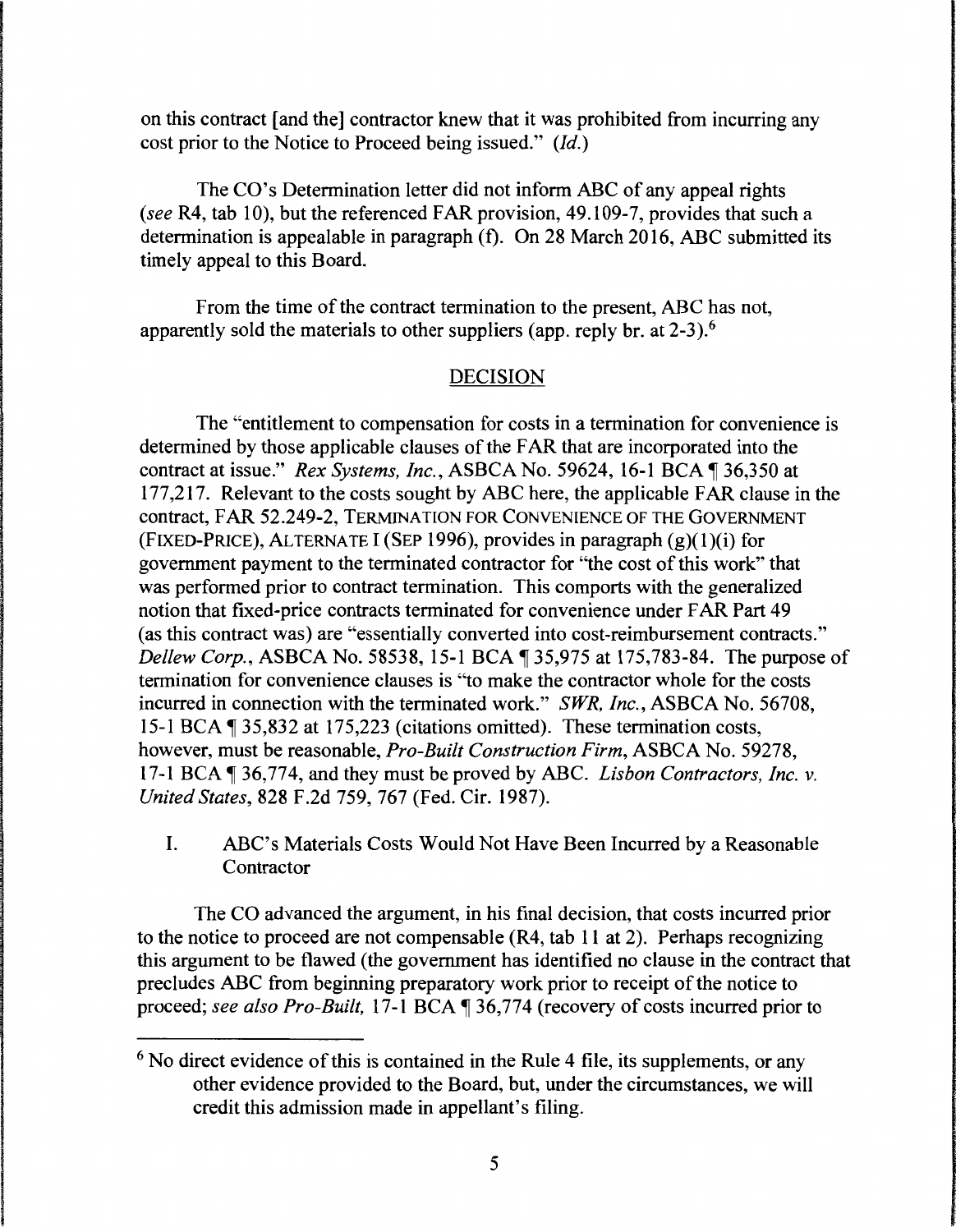notice to proceed)), the government now rests its defense upon the notion that it cannot be required to pay for materials obtained before it approved ABC's material submittals (gov't br. at 12-13). To the extent that the government is making the argument that, in the circumstances presented here, it was unreasonable to purchase the materials prior to approval of the submittals, its argument carries the day.

Under the circumstances presented here, we are not persuaded that ABC's actions in incurring the alleged costs for materials were reasonable. We do not go so far as to hold that a contractor may not, in any circumstances, be compensated for materials purchased before the government's approval of material submissions. Here we find only that it was unreasonable for the contractor to have made a purchase of materials prior to the government's agreement that this would be acceptable. This is true here, especially given the fact that the notice to proceed had not yet issued from the CO and, thus, ABC was not yet under the time pressure that such a notice would impose.

ABC does not dispute the government's argument that its failure to await the government's approval of its submittals would normally preclude recovery. Instead, it alleges that it did receive such approval and, in fact, needed to obtain such an early approval because of material scarcity (app. reply br. at 2). As noted above, however, we find that the record supports contrary factual findings. ABC has not met its evidentiary burden of proving the material costs were reasonable; thus, we deny this portion of ABC's appeal.

II. ABC has Not Proved its Stand-By Labor Costs

We have previously held that reasonable stand-by labor costs incurred prior to the notice to proceed may be recoverable in a termination for convenience. *See Pro-Built,* 17-1 BCA  $\P$  36,774. Nevertheless, we require proof of such costs, *see SWR*. 15-1 BCA  $\P$  35,832 at 175,225, and ABC has simply not provided such evidence.

This is unfortunate, because we find it highly likely that ABC incurred some costs (though perhaps not all that it claimed) prior to the termination, but ABC declined to provide any evidence  $-\frac{1}{2}$  either to the CO or to us  $-\frac{1}{2}$  supporting the amount that it requested. We simply may not award a figure based upon speculation. Such work-arounds as the "jury verdict" method are unavailable to us when the contractor's failure to produce substantiation of damages is not due to a "'justifiable inability" to produce such evidence, but is caused by a lack of effort by the contractor. *See Dawco Constr. Co. v. United States,* 930 F.2d 872, 881 (Fed. Cir. 1991), *overruled on other grounds by Rejlectone, Inc. v. Dalton,* 60 F.3d 1572 (Fed. Cir. 1995) (en bane). Thus, we award no damages to ABC for its stand-by labor costs.